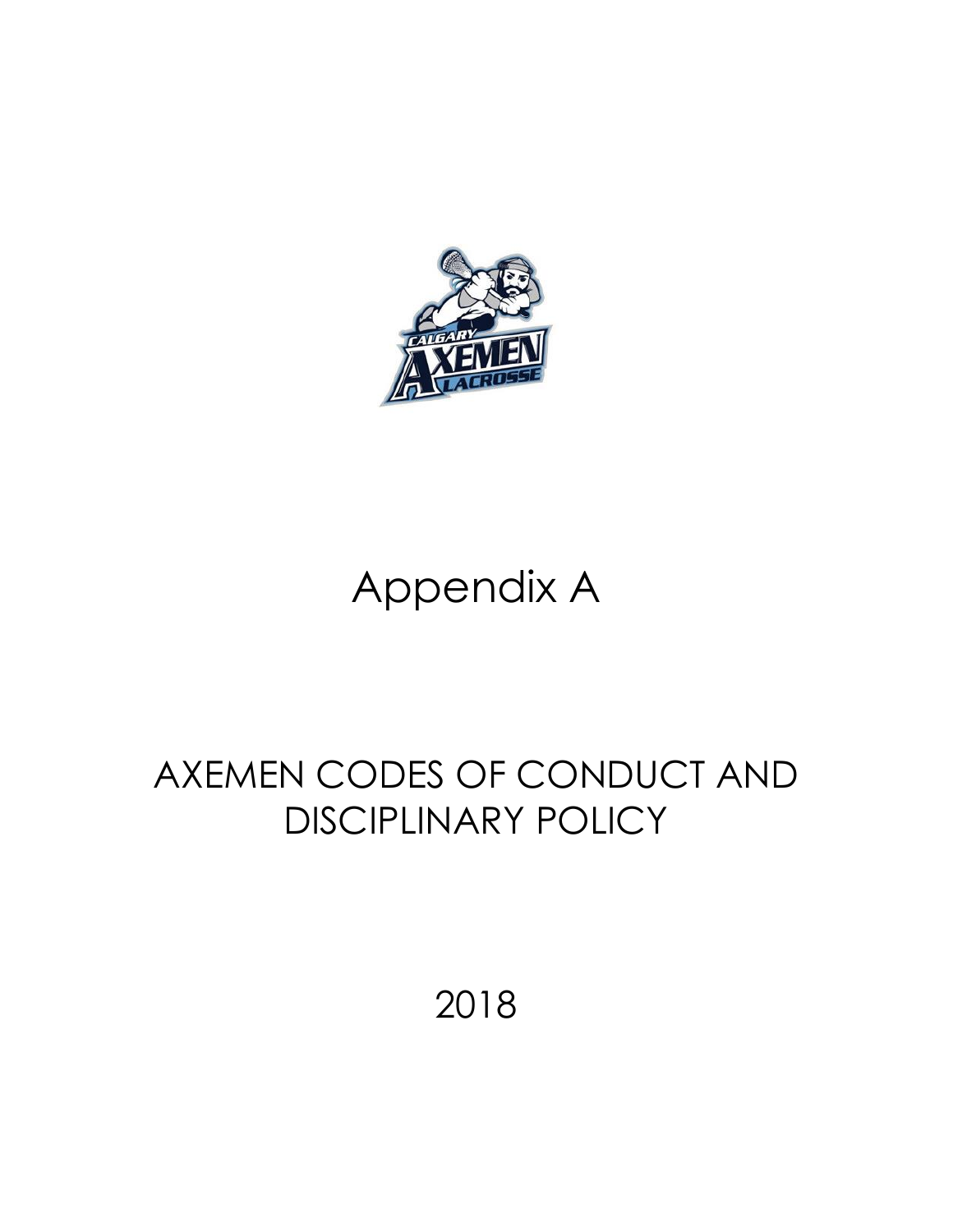## **Axemen Core Values**

The Calgary Axemen Lacrosse Associations core values are outlined below. These values outline what we stand for within the Axemen Lacrosse Association. The following values are our guiding principles for the following code of conduct and disciplinary policy.

**Sportsmanship** - Foremost of all values is to learn a sense of fair play. We will be humble in victory, gracious in defeat. We will foster friendship with teammates and opponents alike.

**Respect** - Treat all others as you expect to be treated. Get along with your teammates. Respect your coaches, teammates, parents, opponents, officials, and property.

**Integrity -** We seek to foster honesty and fair play beyond mere strict interpretation of the rules and regulations of the game. We play by the rules and with class.

**Pursuit of Excellence at all levels**- Each member of the organization, whether player, volunteer or staff, should seek to perform at the highest level of his or her ability.

**Enjoyment and Fun** - It is important for the lacrosse experience to be fun, satisfying and rewarding for all participants. We encourage lifelong participation in the game of lacrosse.

**Loyalty**- We are loyal to the Axemen Brand and we play with pride and passion while wearing the Axemen logo.

**Teamwork** - We value the strength of working together and a team first attitude.

**Commitment**- Understand the commitment to your teammates, coaches, and yourself. Work hard to improve on and off the floor.

## **Application of This Policy**

This Policy applies to all Members as defined in the bylaws of the Calgary Axemen ("Members") as well as any individuals engaged in activities with the Calgary Axemen including, without limitation, players, coaches, parents and spectators ("Participants"). This Policy applies to the conduct of Members and Participants at all Axemen activities, programs and events.

## **Expected Standard of Ethical Conduct**

The Calgary Axemen is committed to providing an environment in which all individuals are treated with respect. All Members and Participants of Axemen Lacrosse are expected to:

- Conduct themselves at all times in a manner consistent with the core values of the Calgary Axemen Lacrosse Association.
- Demonstrate through words and actions the spirit of sportsmanship, sports leadership and ethical conduct.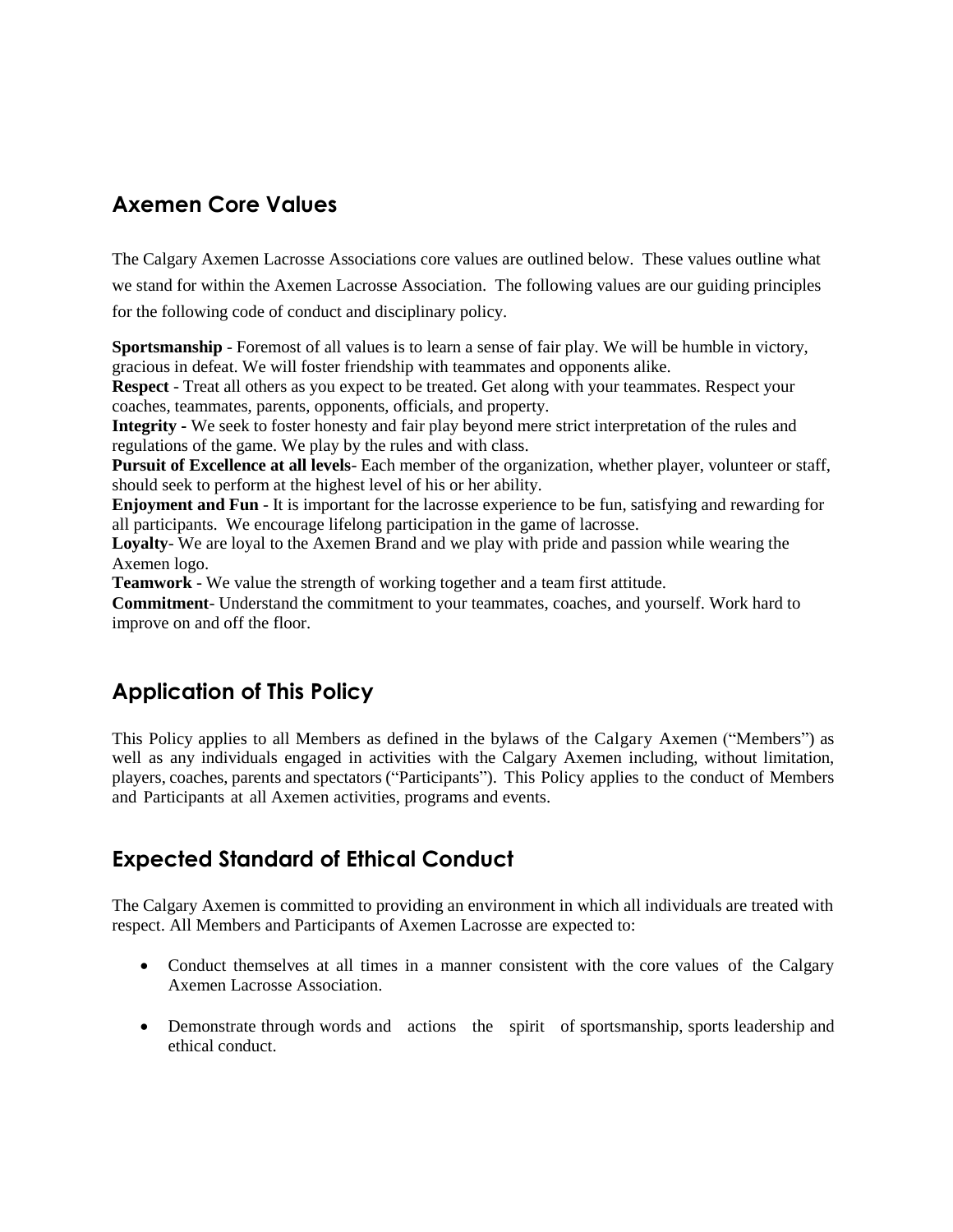- Avoid behavior which brings Axemen or the sport of lacrosse into disrepute including, but not limited to, abusive use of alcohol, use of non-medical drugs or performance-enhancing drugs or methods, and use of alcohol by minors,
- Adhere at all times to:

Axemen bylaws, policies, procedures, rules, regulations and directives, Alberta District Lacrosse's operational policies, procedures, rules and regulations, Rules and regulations governing any competitions, in which the member participates on behalf of the Axemen. Rules and regulations established by the facilities in which the Member or Participant participates in any activity on behalf of Axemen. Any contracts or agreements executed with or by Axemen. Any sanction imposed by Axemen

- Care for and respect the property and assets of Axemen.
- Refrain from engaging in any activity or behavior which interferes with a competition or with any player or team's preparation for a competition, or which endangers the safety of others.
- Refrain from comments or behaviors which are disrespectful, humiliating, demeaning, offensive, abusive, racist or sexist. In particular, behavior which constitutes bullying, harassment or abuse will not be tolerated.

## **Axemen Fair Play Codes of Conduct**

#### **Player Code of Conduct**

Honor the game. Play by the rules. Respect your opponents. Be a team player – attend all practices and games. Remember that winning isn't everything – have fun, improve skills, and do your best. Acknowledge the good play of ALL players – both teammates and opponents. Play because you want to, not because your parents or coaches want you to. Show respect to all coaches, officials, players and fans.

#### **Coach Code of Conduct**

Set a positive example in conduct and coaching. Put players' interests and welfare above your own. Treat everyone fairly, regardless of gender, ethnicity, colour or other traits. Direct coaching comments at performances, not persons. Make training activities suitable for player age, experience, ability and fitness level. Pursue opportunities for coaching development.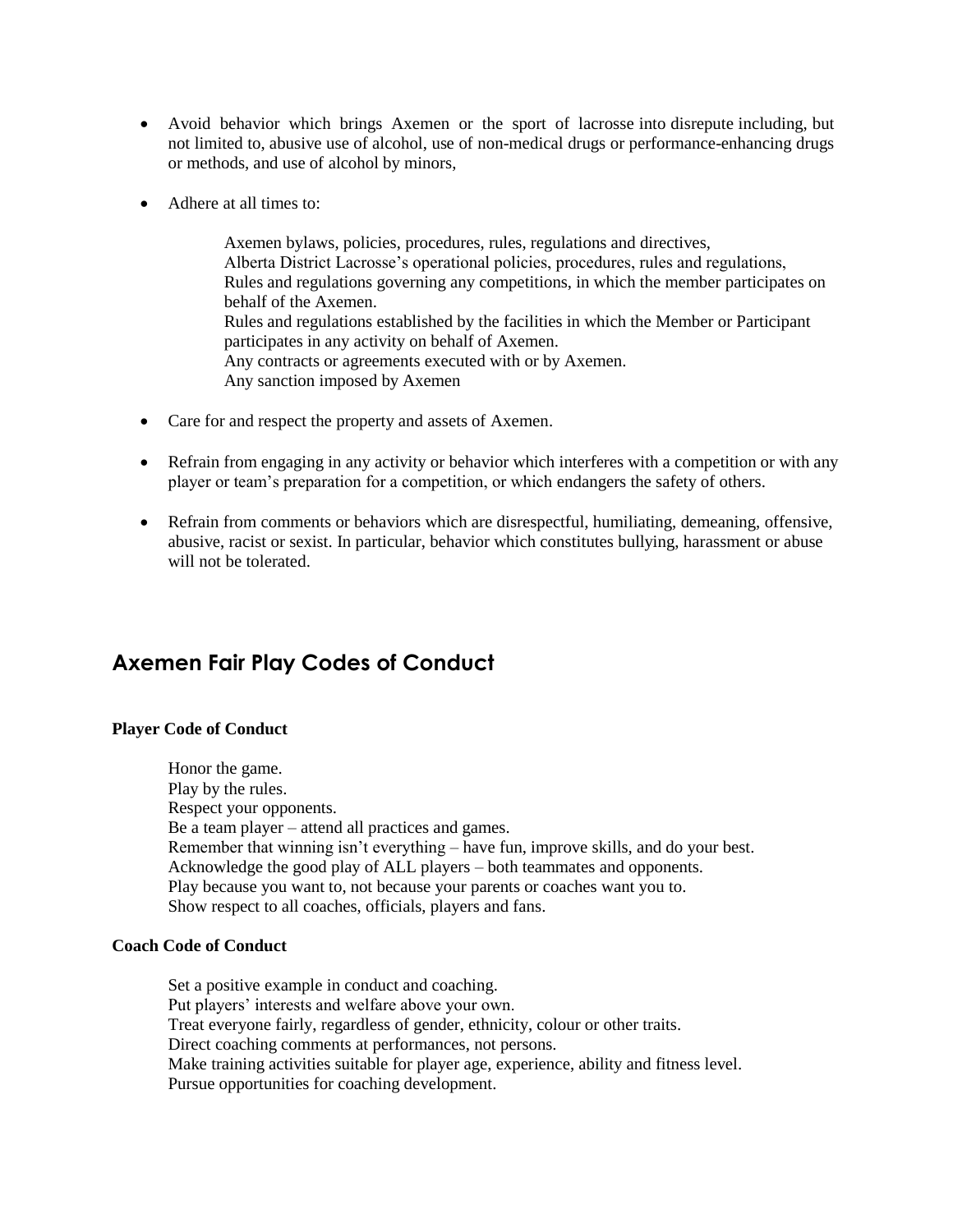Treat opponents and officials with respect. Respect your players' academic needs.

#### **Parent Code of Conduct**

Remember that your child plays sport for his or her enjoyment, not yours. Teach your child that the effort is more important than the outcome. Praise your child for competing fairly and trying hard. Never yell at your child for making a mistake or losing a competition. Applaud good playing performances by both your child's team and the opponents. Do not force your child to participate in sports. Encourage your child to play by the rules. Respect game officials, team members, opponents and fans. Show appreciation for volunteers

## **Failure to Comply**

Failure by a Member or Participant to comply with the expected standard of conduct set out within this policy constitutes an infraction and may result in disciplinary action and the imposition of a sanction in accordance within the guidelines set forth in this policy.

#### **Reporting a Class 2, 3, 4 Infraction**

Any individual (the Complainant) may report to The Axemen President a complaint of an infraction by a Member or Participant (the Respondent). Such complaint must be in writing and must be made within 5 days of the alleged infraction.

Upon receiving a complaint, the President will provide it immediately to the Discipline Committee, or his/her designate if the President is not available or not able to act in this capacity.

The President (or designate) may determine that an alleged infraction is of such seriousness as to warrant suspension of the Member, or removal of the Participant, pending investigation, a hearing and a disciplinary decision.

Upon receiving a complaint, the President (or designate) will review the complaint and may:

- 1. Dismiss the complaint if he or she considers it to be trivial or vexatious.
- 2. Determine that the complaint does not fall within the jurisdiction of this policy, and refer to it the appropriate body having jurisdiction.
- 3. Determine that the matter relates to a conflict within a Team or between Axemen teams and has not first been addressed using the Axemen Conflict Resolution process whereupon the President may refer the matter to the Complainant's Team Designate for resolution pursuant to that policy.
- 4. Direct that the infraction be dealt with informally as a minor infraction.
- 5. Refer the matter to the Discipline Committee to be dealt with formally as a minor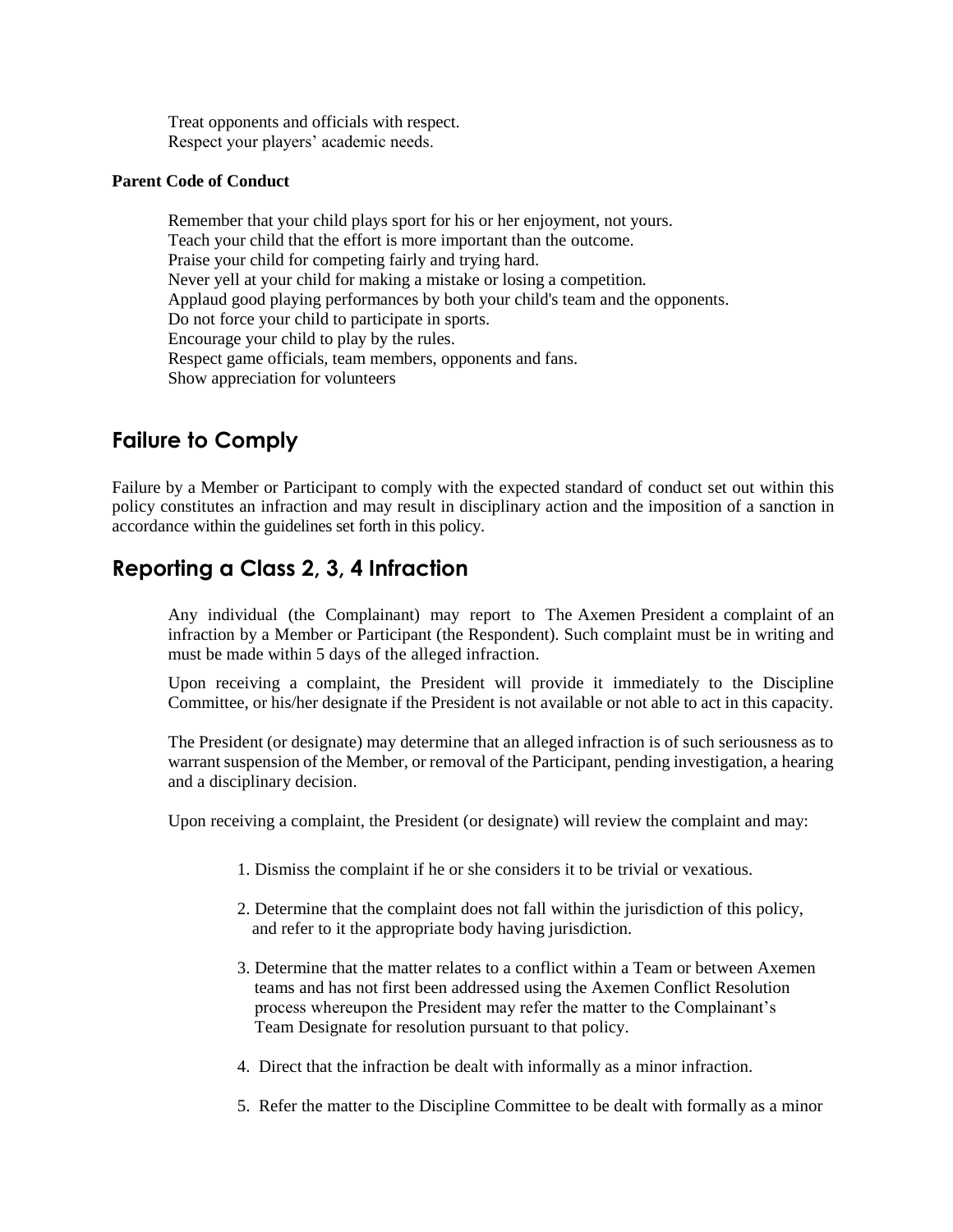infraction; or

6. Refer the matter to the Discipline Committee to be dealt with formally as a major infraction.

#### **Disciplinary Procedures**

All informal disciplinary situations involving minor infractions will be dealt with by the appropriate person having authority over the Member or Participant involved: this person may include, but is not restricted to, a coach, official, director, officer, volunteer or staff member.

When assigned by the President to informally address a complaint of a minor infraction, the appropriate person having authority over the Member or Participant involved shall:

- 1. Determine if an investigation is required to ascertain whether an infraction has in fact occurred,
- 2. Determine if the issue has followed the Axemen Issue Resolution Process outlined in the Communication and Issue Resolution Policy.
- 3. If deemed necessary, conduct a fair and impartial investigation of the matter and provide a written report of investigation findings to the Complainant, the Respondent, and the President

Upon the facts of the case as originally presented, or upon the results of an investigation, determine if an infraction has in fact occurred,

- Where it is determined that an infraction has occurred, decide the appropriate disciplinary sanction and issue a written decision to the Complainant, the Respondent, and the President
- Where it is determined that an infraction has not occurred, obtain the President's concurrence, then advise the Complainant and Respondent that the complaint has been dismissed, with reasons.
- Where a disciplinary sanction has been imposed, coordinate the application of the sanction with other Axemen representatives as necessary, and monitor compliance by those upon whom the sanction has been imposed.

The Axemen Discipline Committee shall consist of three members:

- \* Discipline director
- \* Relevant division co-ordinator

\* Member of the executive.

**The executive member will be appointed by the president prior to the start of each season and serve for one year. The president has the option to re-appoint the same executive member to continue in the role for subsequent seasons.**

The Discipline Committee shall deal with all complaints of major infractions within the jurisdiction of this policy and may deal with complaints of minor infractions if so directed by the President.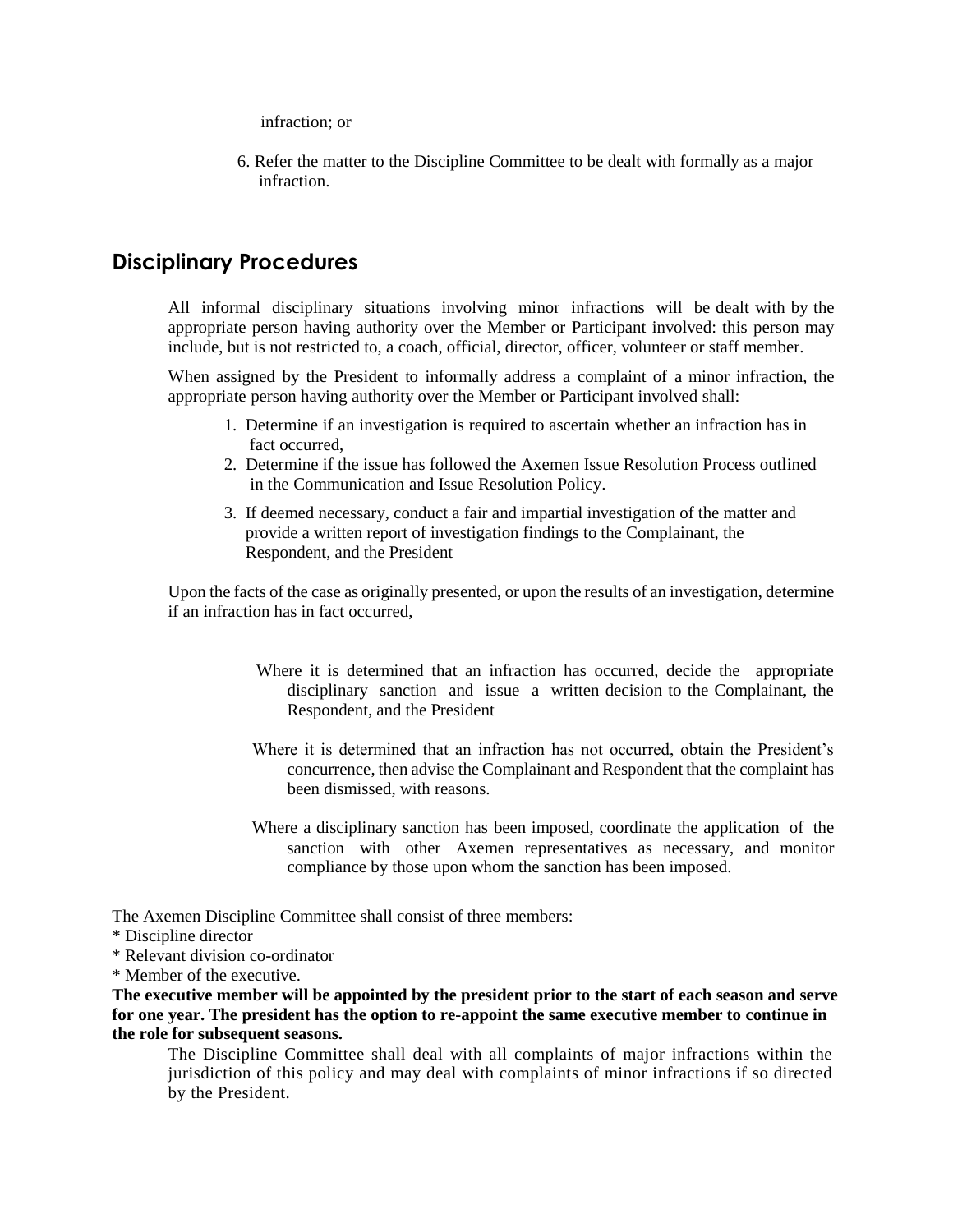Depending on the circumstances of the complaint, the Discipline Committee may authorize an investigation into the alleged infraction.

The Discipline Committee will determine the format of the disciplinary process, which may involve an oral hearing in person, a hearing based on written submissions, or a combination of these methods.

The Member or Participant will be given reasonable notice of the format as well as day, time and place of the hearing; will receive a copy of the Investigation Report if an investigation was carried out; may be accompanied by a representative; and will have the right to present evidence and argument before the Discipline Committee.

After hearing the matter, the Discipline Committee will reach a decision as to whether an infraction has occurred and if it has, what the sanction should be. The Discipline Committee will issue a written decision, including reasons, for distribution to the Member or Participant, the complainant and the President.

Where the conduct being reviewed by this policy is of a sensitive nature, Axemen Lacrosse Club will keep all proceedings under the policy confidential, except where disclosure is ordered as part of the sanction, is required by law, or is in the best interests of the public.

In fulfilling its duties, and with the approval of the Executive Committee, the Discipline Committee may obtain independent advice.

Axemen reserves the right, and at times may be obligated to consult with, and report to CDLA or ADLA any information regarding complaints filed, investigations, disciplinary hearings, and any resulting sanctions.

#### **Disciplinary Sanctions**

Penalties for minor infractions may include a verbal warning, written warning, request for an apology, service or other voluntary contribution to Axemen Lacrosse Club, removal of certain privileges of membership for a designated period of time, and/or removal from the current activity.

The following are examples of disciplinary sanctions that may be applied where it is found that a major infraction has occurred:

Verbal or written warning,

Require a verbal or written apology,

Service or other voluntary contribution to Axemen,

Removal of certain privileges of membership,

Suspension from certain Axemen events or activities,

Suspension from all Axemen activities for a designated period of time,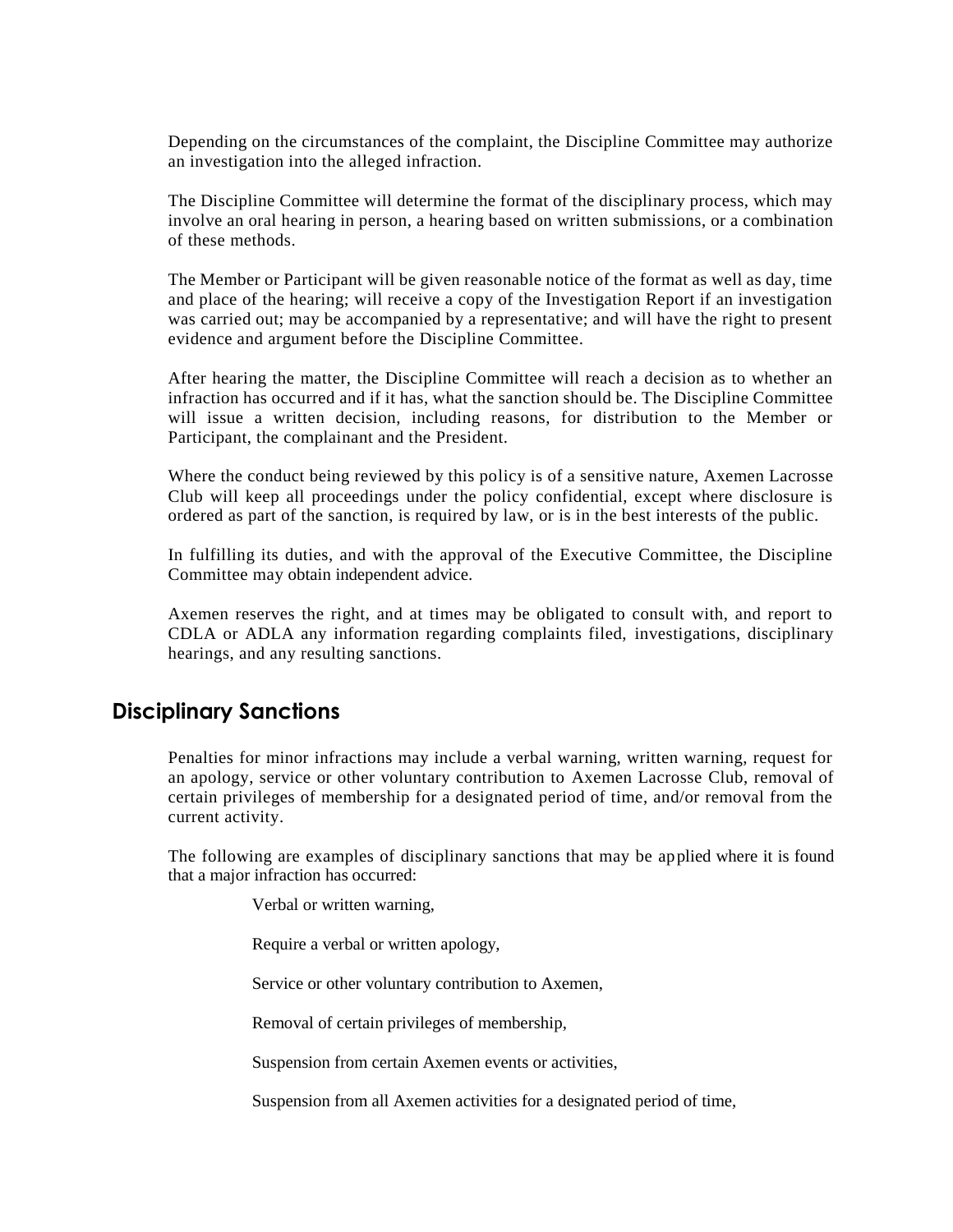#### Expulsion from membership, and/or

It is understood that the above are representative penalties only, that they may be modified to fit the circumstances of the infraction, and that they are presented generally in order of severity. Any suspensions given will apply to all teams the participant is involved with.

#### **Appeals Policy**

This policy identifies the procedures to be followed when a Member or Participant wishes to appeal a decision made by an official of the Axemen.

Application of this Policy

This Policy applies to all Members as defined in the bylaws of Axemen, as well as any individual participant engaged in activities with Axemen, including, without limitation, coaches, players, parents and spectators.

Timing of the Appeal

An individual who wishes to appeal a decision ("Appellant"), shall have 72 hours from the time they received notice of the decision, to submit the following: written notice of their intention to appeal; detailed reasons for the appeal, and an appeal fee of \$200.00. All to be submitted directly to the President of the Axemen.

Any consideration of an appeal after the 72 hour window has closed, will be at the sole discretion of the President, or designate.

#### **Grounds for Appeal**

Appeals may only be heard if sufficient grounds exist surrounding the decision-maker or decision made (irrespective of the events precipitating the decision), as detailed below:

- Decision-maker did not have authority or jurisdiction as set out in Axemen governing documents, to make such decision;
- Decision-maker failed to follow procedures as laid out in the bylaws or approved Policies of Axemen, in making the decision;
- Decision was influenced by bias;
- Decision-maker exercised their discretion for an improper purpose; or,
- Decision made was grossly unreasonable.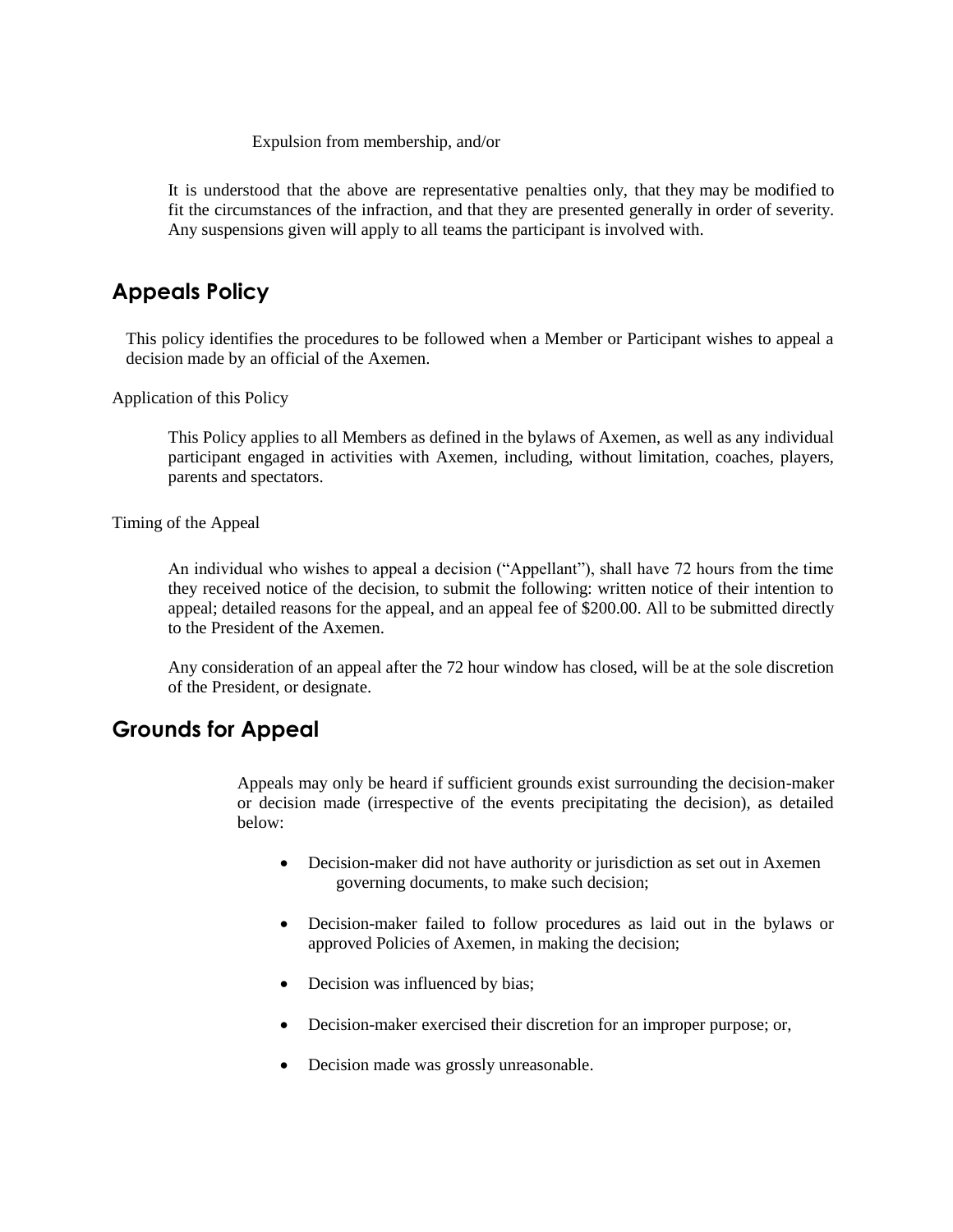#### **Screening of Appeal**

Within 72 hours of receiving the notice of appeal, the President shall decide if the appeal constitutes sufficient grounds as set out in this policy. If the President is not available, a member of the Executive Committee will be designated to perform this function.

If the appeal is denied due to insufficient grounds, then written notice shall be provided to the Appellant, and the \$200 Appeal fee returned.

This decision is at the sole discretion of the President or the President's designate, and may not be appealed.

#### **Appeals Panel**

Should the President find sufficient grounds to proceed, then he/she shall appoint an Appeals Panel (the 'Panel') within 7 days of having received the original notice of appeal.

The Panel will be comprised of 3 people who have no personal relationship or common interest with the affected parties; and are free of any actual or perceived bias or conflict surrounding the Appeal.

The Panel's members shall select from themselves a Chairperson who will be authorized to arrange all preliminary matters of the appeal (ie: date and location of hearing; deadline for exchange of documents, clarification of issues in dispute; procedural matters; order and procedure of hearing; remedies being sought, identification of witnesses, and any other matter which may assist in expediting the appeal proceedings).

All affected parties may be notified of these preliminary matters via email by the Chairperson.

#### **Procedure for the Appeal**

The Panel shall govern the Appeal by such procedures as it deems appropriate, provided that:

The hearing is held within 7 days of the Panel's appointment;

All affected parties are given 5 days notice of the hearing (date, location, time);

The hearing will be held in person, within the geographic boundaries of Axemen;

Written documents to be considered by the Panel must be submitted by the affected parties, at least 2 days in advance of hearing. These may be submitted by email to the Chairperson, for further distribution to the Panel;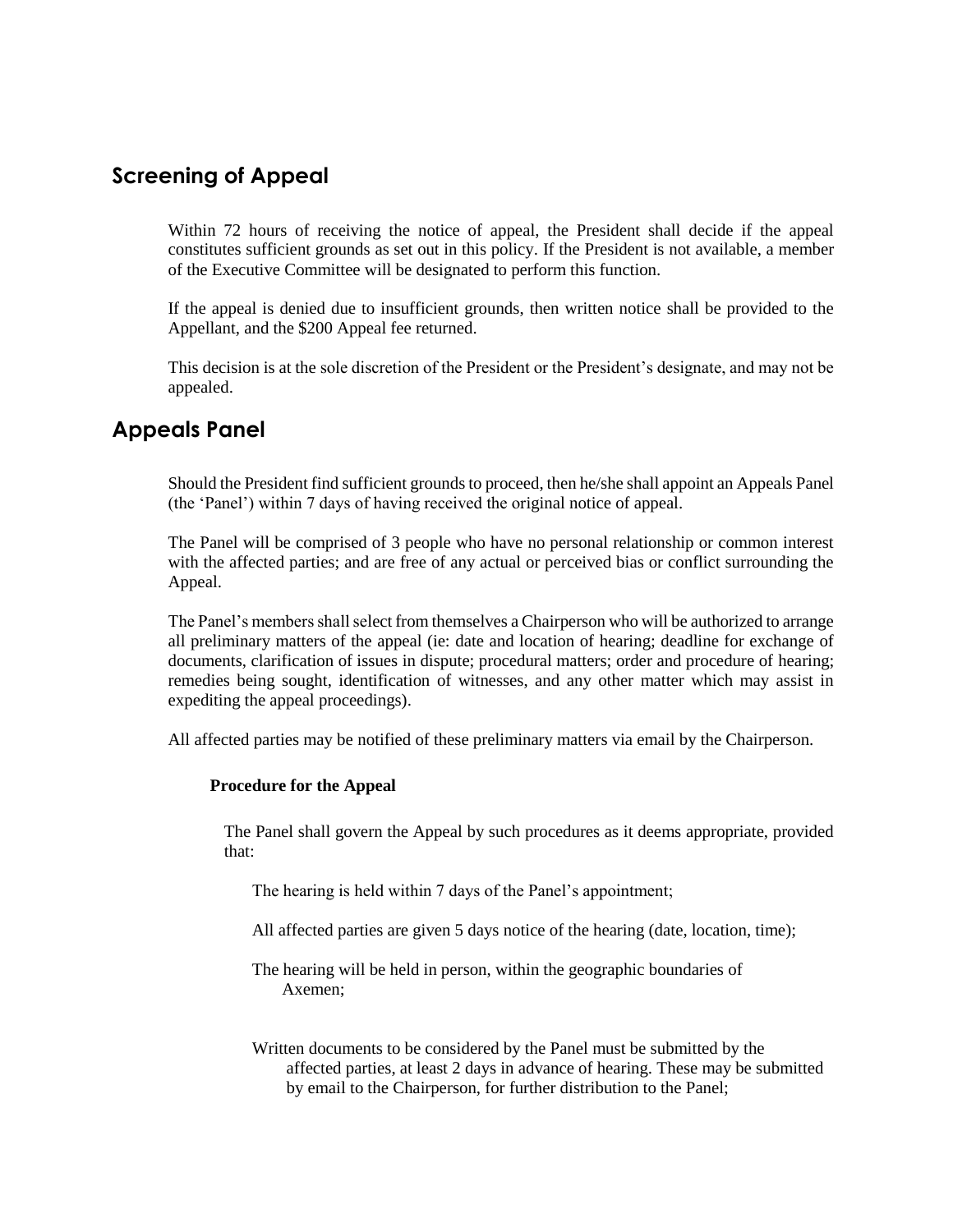- Affected parties may be accompanied by 1 other person (advisor/counsel) who will not address the Panel directly;
- There shall be no communication between Panel members and the parties except in the presence of, or by copy to, the other parties; and

Decisions shall be by majority vote, where the Chairperson carries one vote.

## **Expectations of Parents**

**Each parent and Axemen Volunteer including team managers is expected to be familiar with these values and their place in the Axemen organization.**

The Axemen Lacrosse Association is dedicated to introducing the game of lacrosse to young men and women and their families. We expect the pursuit of excellence will be accompanied by appropriate sports behavior and respect for every individual as described in the Axemen Code of Core Values.

- Children participate in organized sports for their enjoyment. Make it fun and support them.
- Encourage good sportsmanship by demonstrating positive support for all players, coaches, and officials at every game, practice, or other youth sports event.
- Encourage your child to play by the rules. Remember, children learn best by example, so applaud good plays of both teams.
- Emphasize skill development and practices and how they benefit your young athlete. Deemphasize games and competition in the lower age groups.
- Know and study the rules of the game, and support the officials on and off the floor. This approach will help in the development and support of the game. Any criticism of the officials only hurts the game.
- Recognize the importance of volunteer coaches. They are important to the development of your child and the sport. Communicate with them and support them.
- Remember the game is for the children, not the adults.
- Axemen have a Zero Tolerance Policy, requires all parents/spectators to maintain sportsmanlike behavior and preserve the educational atmosphere before, during and after all games, practices and Axemen events (practices, meetings, etc.).

#### **Expectations of Coaches**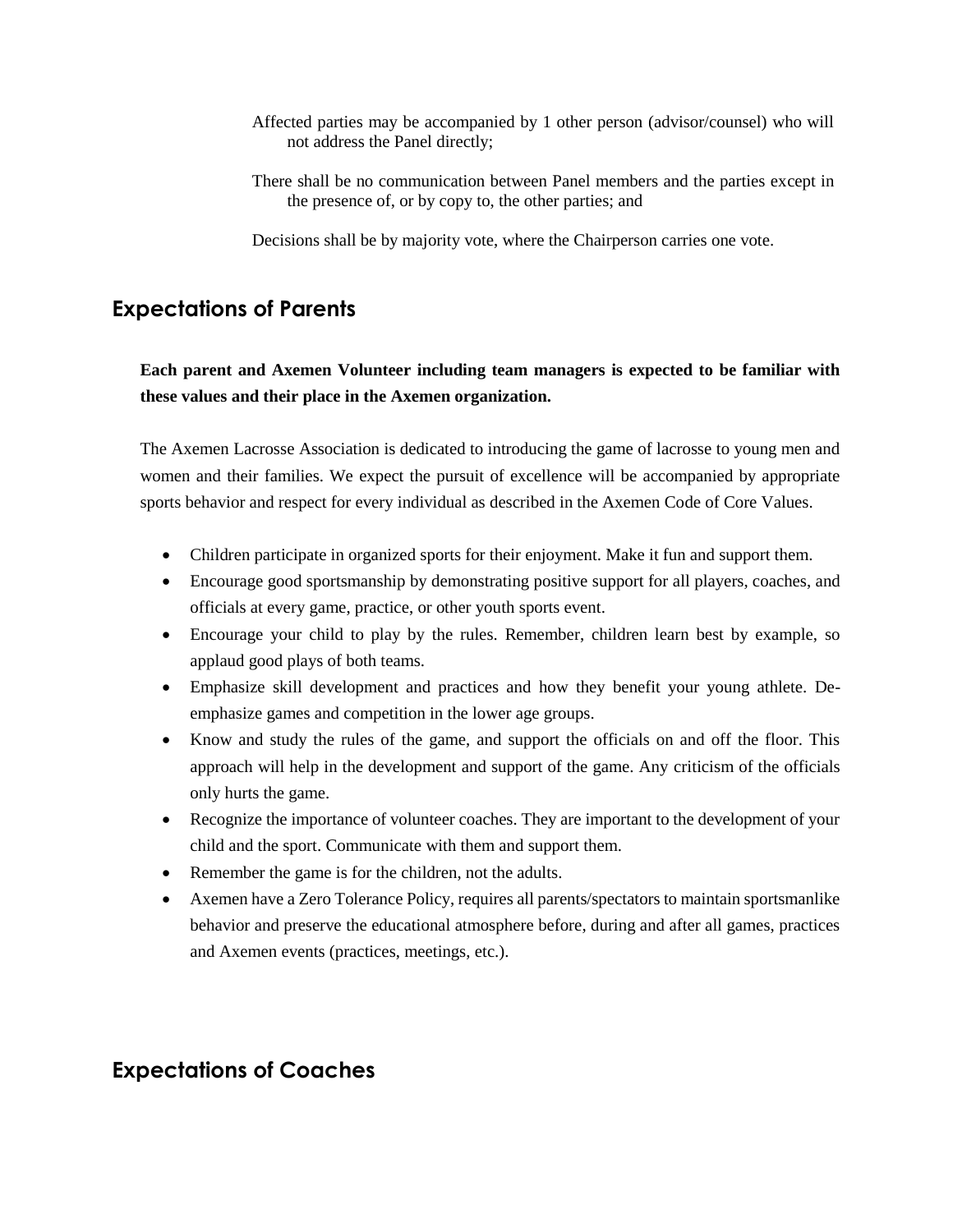Working with young people is both a responsibility and a privilege; the importance of this position of authority and leadership cannot be under estimated. The following is a list of examples of a coach's responsibilities.

- All coaches will attend all meetings held by the Axemen Director of Coaching.
- Conduct an organizational meeting for parents and players prior to the first game of the season.
- Organize practices that are fun and challenging for your players. Familiarize yourself with the rules, techniques and strategies of hockey; encourage all your players to play as a team.
- Coaching/Mentoring
- Encourage participation of every player in practices and games.
- Emphasize good sportsmanship on and off the ice.
- Stress the importance of teamwork
- Treat all players equally
- Stress FUN and skill development over winning
- Provide each player with fair and equitable floor time
- Adjust to personal needs and problems of players; be a good listener; never verbally or physically abuse a player or official; give all players the opportunity to improve their skills, gain confidence, and develop self-esteem; teach them the basics.
- Encourage Healthy Lifestyles
- Help players develop physically by learning skills, improving conditioning, develop good health habits, and avoiding injuries
- Be concerned with the overall development of your players. Stress good health habits and clean living.
- Refrain from use of tobacco products while in the presence of players.
- Refrain from use of alcoholic beverages prior to practices and/or games.
- Lead by example maintain a positive attitude towards referees, parent, players, and other coaches.

• Be generous with your praise when it is deserved; be consistent and honest; be fair and just; do not criticize players publicly; learn to be a more effective communicator and coach; do not yell at players.

• Coaches should never teach their players tactics or skills designed to circumvent the intent of the rulebook and the standards of fair play. The rules exist to protect players and provide a common standard by which final results will be determined.

• Coaches should be sensitive to the impropriety of private meetings with on-ice officials before, during, or after the contest, without the presence of a representative of the opposing team.

Each coach or administrator is expected to be familiar with these values and their place in the organization.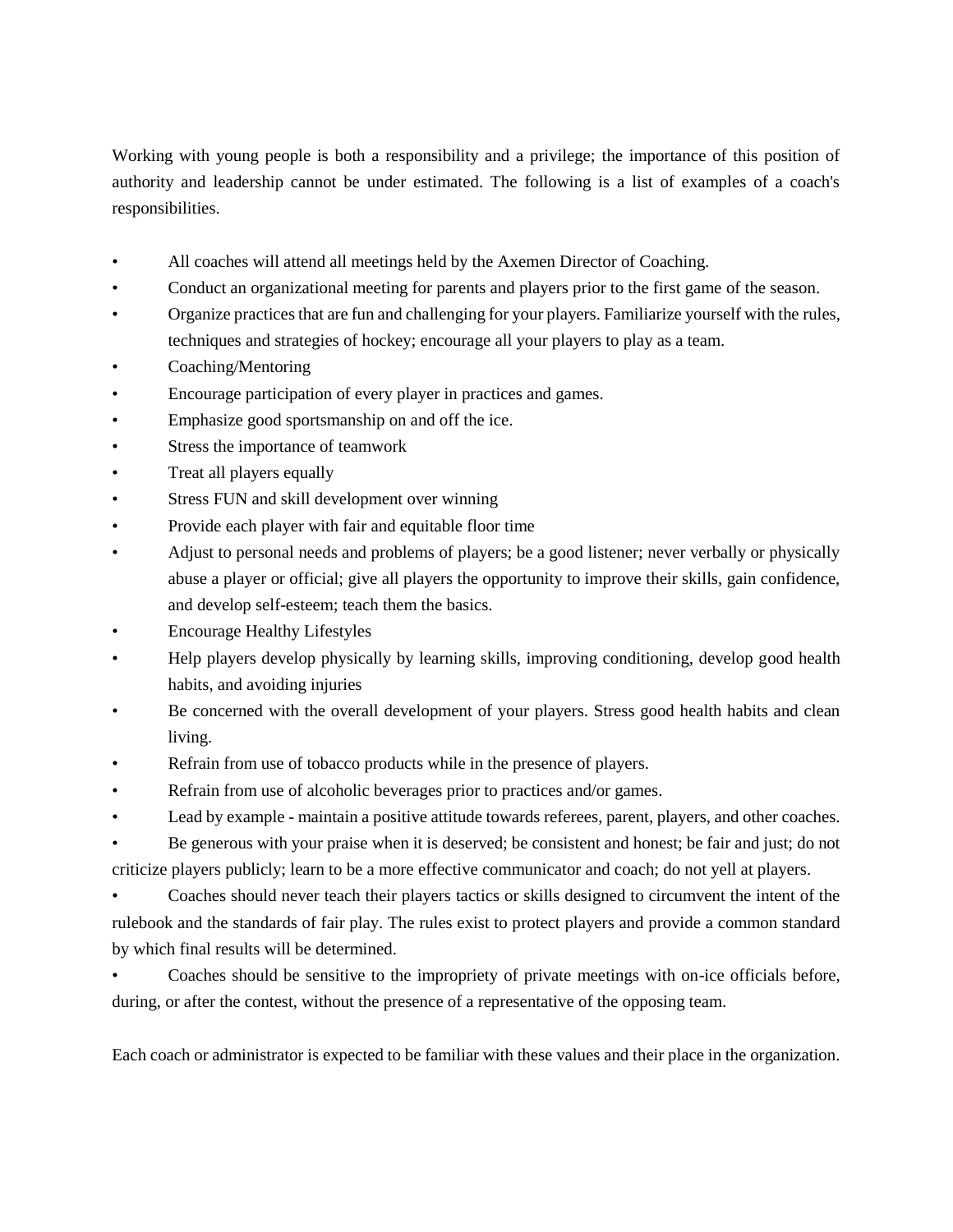## **Penalties and Violations**

Class I violations carry a penalty of a one (1) game suspension. The suspension begins when the Discipline Committee has reached a decision on the issue; however the Discipline Committee has the authority to immediately suspend the offender until the investigation is complete. This time will count towards the overall suspension period.

#### **Class I violations include, but are not limited to:**

- Use of obscene or vulgar language or gestures to anyone at anytime
- Abusive language (toward players, coaches, parents, officials, other players, and spectators)
- Taunting of players, coaches, officials, or spectators by means of baiting, or ridiculing
- Addressing a coach, official, player or volunteer in an unsportsmanlike, discourteous, or threatening manner
- Questioning the coach(s) coaching during or after practices or games
- Questioning the referees during or after games
- Approaching a coach or referee immediately following a game to voice a complaint

Class II violations carry a penalty of a 6-game suspension from all practices, games, and/or any team activity during that timeframe. The suspension begins when the Discipline Committee has reached a decision on the issue; however the Discipline Committee has the authority to immediately suspend the offender until the investigation is complete. This time will count towards the overall suspension period.

#### **Class II violations include, but are not limited to:**

• Threats of physical violence towards any player, coach, parent, official, Axemen volunteer, or spectator

• Throwing of any object in the spectators viewing area, players bench, penalty box, in the locker room, or on the ice surface, that in any manner creates a safety hazard

- Intentionally shoving or striking a player, coach, or official during any Axemen function, whether in the locker room, on the floor, or at any time the team is getting together
- Public disparagement of other members (allegations found to be false)
- Second class I violation of the same offense or third or subsequent class I violations.

Class III violations carry a penalty of a one season minimum suspension from the program to permanent termination from the Axemen Lacrosse Association. The suspension begins when the Discipline Committee has reached a decision on the issue; however the Discipline Committee has the authority to immediately